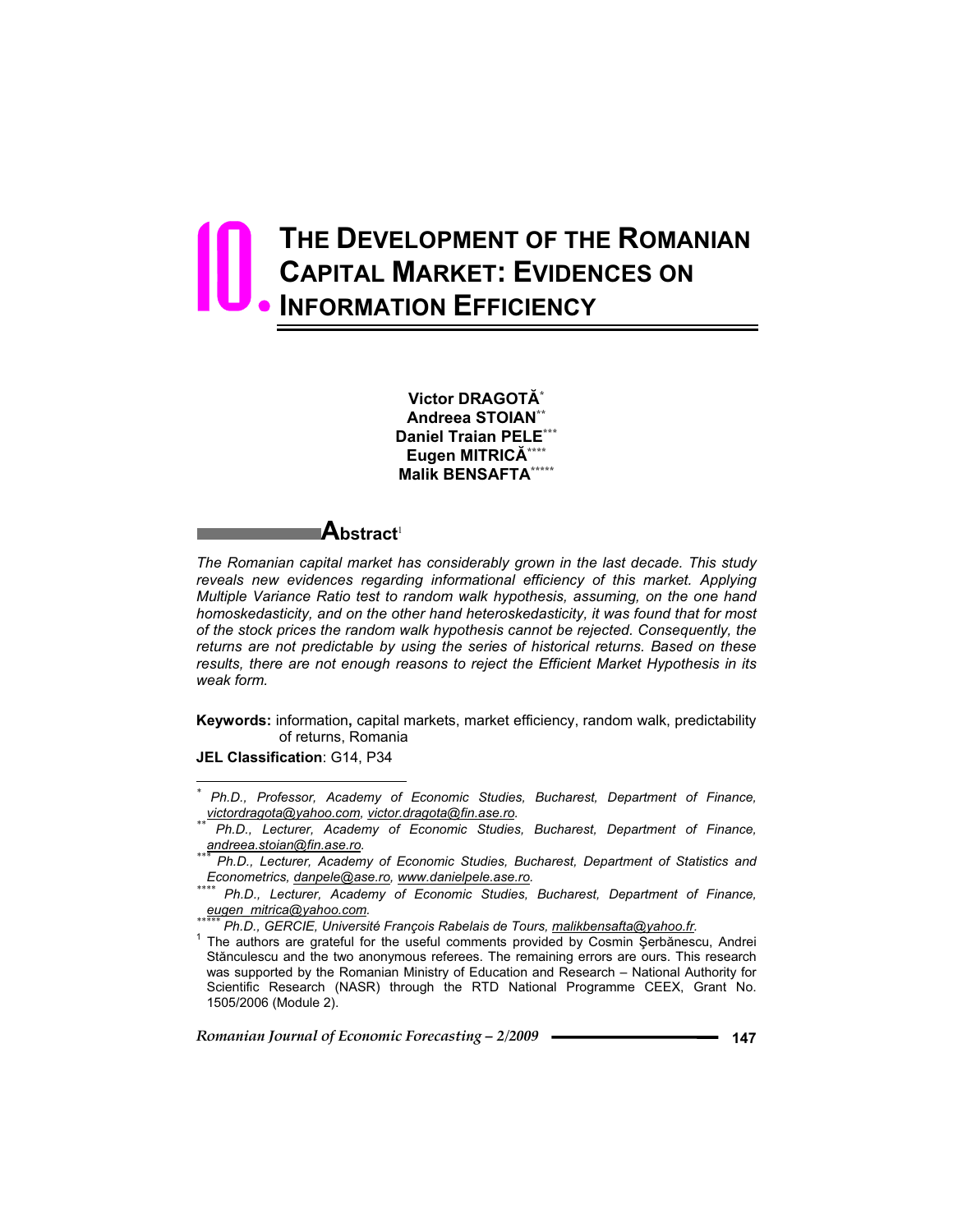*Institute of Economic Forecasting*

# **1. Introduction**

Efficient Market Hypothesis (EMH) represents one of the main issues in Financial Markets (see Fama, 1970, 1976, 1991). As long as a market is efficient, the financial resources are properly allocated within the economy. This subject is quite interesting for the European ex-communist emergent economies. Also, considering the few existing literature related to EMH in the European ex-communist countries, Romania's case enriches this literature.

In 2007, Romania became a member of the European Union. However, this state has to be analysed cautiously as long as the mechanisms of the markets and, especially, the financial markets, were disturbed for a very long period of time. It has to be taken into account that political agreements do not follow every time the facto state.

Historically, Romania evolved inconstantly over time. After it became independent (in 1877), Romania developed into one of the best performing countries in economic terms, at least in the region (at that time, the Romanian capital, Bucharest, was called "the little Paris"). In this context, comparatively to other countries the Bucharest Stock Exchange was founded very early, in December 1882, and it was closed only during the First World War (1914-1918). In June 1948, the nationalization of almost the entire private property determined the closing of the Bucharest Stock Exchange (Anghelache, 2004), which was re-opened in 1995.

Moreover, for this country, the Communist period (1947-1989) was preceded by other events that also influenced the investors' behaviour. Thus, it must be considered that between 1941 and 1945, Romania was taking part in the Second World War, and after 1945 was under the USSR's influence. Moreover, before the Second World War, Romania was under a royal dictatorship (1938-1940) and, during the war, it became a fascist country (1940-1941). After the Second World War, most of the population, which had no relations to capitalism, was exterminated or marginalized over the Communist period (1947-1989). Consequently, it can be concluded that the Romanian people were almost unfamiliar with the market economy system. This state was also determined by the limited access to the information related to the market economy instruments. Moreover, some of the mechanisms of market economy are still not functional even today.

One different issue that can offer some explanations regarding the evolution of capital market is related to the attitude of the Romanian people against the communism. After some years of resistance, Romania became much concealed towards the "values" of communism. The response of the Romanian citizens was to adapt to the communist "values", survival being their main purpose. For instance, the level of production in almost each report was overvalued; the black market evolved, and so on.

Nowadays, the Romanian investors are influenced by the legacy inherited from the past system, from the point of view of mentality and culture. There are some features of their behaviour that might have a significant impact upon the Romanian capital market, too. For instance, the desire to become wealthy fast generates some speculative behaviour on the financial market. Investors have no patience in waiting for long-run gains, but they want earnings as fast as possible. They, in most cases, do not take into consideration the fundamental valuation of assets. Another issue is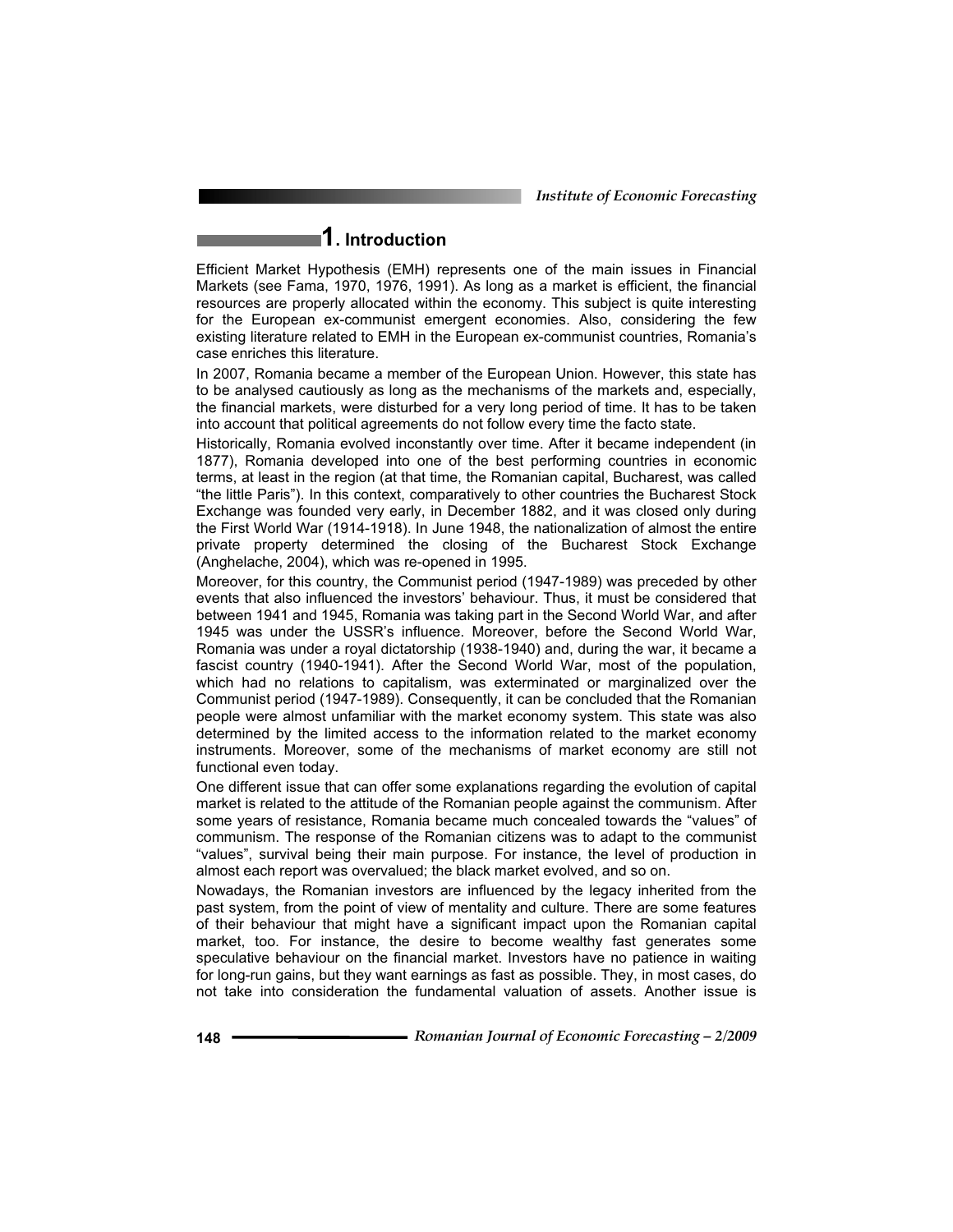related to poor corporate governance principles and minority shareholders' protection. Managers do not fully understand the fact that the companies' financial resources can be represented by the stocks bought by a number of small investors who become minority shareholders. Most of the Romanian companies do not pay dividends or, even if they do, their size is strongly reduced. Consequently, it can be noticed the Romanian investors' reluctance against the long-run gains, and their will to earn some money from speculative transactions.

Given these facts, financial markets had specific features for the communist regime. In fact, it is quite hard to consider a "real" Romanian financial system during the communist regime. According to Ben–Ner and Montias (1994), 'unlike other East European countries, Romania had no decentralized decision-making at the level of government-owned firms, had no significant private sector, and did not rely on markets to a meaningful extent'. Consequently, there was no need for a complex financial system and the few existing financial institutions were suitable to the necessities of a fully state-owned economy. Actually, during the communist period the financial system was limited to few fully state-owned banks and the capital market totally disappeared. Because of the centralized economy, on the one hand, there were no private initiative and private investments and, consequently, there was no need of capital to finance them and, on the other hand, there were no private funds available. The last feature maintained over most of the transition period and it was the main reason for lack of liquidity of the BSE.

After 1989, fundamental changes were gradually made at the level of the existing financial institutions. National Bank of Romania became the central bank, independent of the government. The existing state-owned commercial banks started to be much more market oriented, according to the financing needs of a market economy. Based on the same principles, the Bucharest Stock Exchange was re-opened in 1995.

Formally, nowadays the capital market in Romania is organized under a system derived from the US capital market system. The regulatory and monitoring authority is the National Securities Commission (NSC) similar to the US Securities and Exchange Commission. The main capital market is split into two parts: the Bucharest Stock Exchange (BSE) and the electronic OTC market based on negotiation between dealers (RASDAQ), which is similar to the US NASDAQ. These parts merged under the BSE authority at the end of 2005 but, from the point of view of the securities traded, they remained independent. Mainly, the securities traded on BSE and RASDAQ are shares, but also few local municipality bonds are traded (16 listed in April 2008) and very few corporate bonds (6 listed in April 2008). The shares listed on the BSE are divided into three tiers, depending on the liquidity of shares and on the other features of issuer companies. The total number of shares traded in all the three tires in April 2008 was 61 ( $21 - 1$ <sup>st</sup> tier,  $39 - 2<sup>nd</sup>$  tier,  $1 - 3<sup>rd</sup>$  tier). The trading volume increased by almost 20 times between 2000 (April) and 2008 (April), and the trading value increased by almost 300 times. The number of licensed intermediaries expanded to 75.

In April 2008, the Bucharest Stock Exchange (including RASDAQ) general trends were reflected by 7 indices: BET - index of the most liquid 10 companies listed on the BSE regulated market; BET-C - which reflects the price movement of all the companies listed on the BSE regulated market, on the  $1<sup>st</sup>$  and on the  $2<sup>nd</sup>$  tiers, except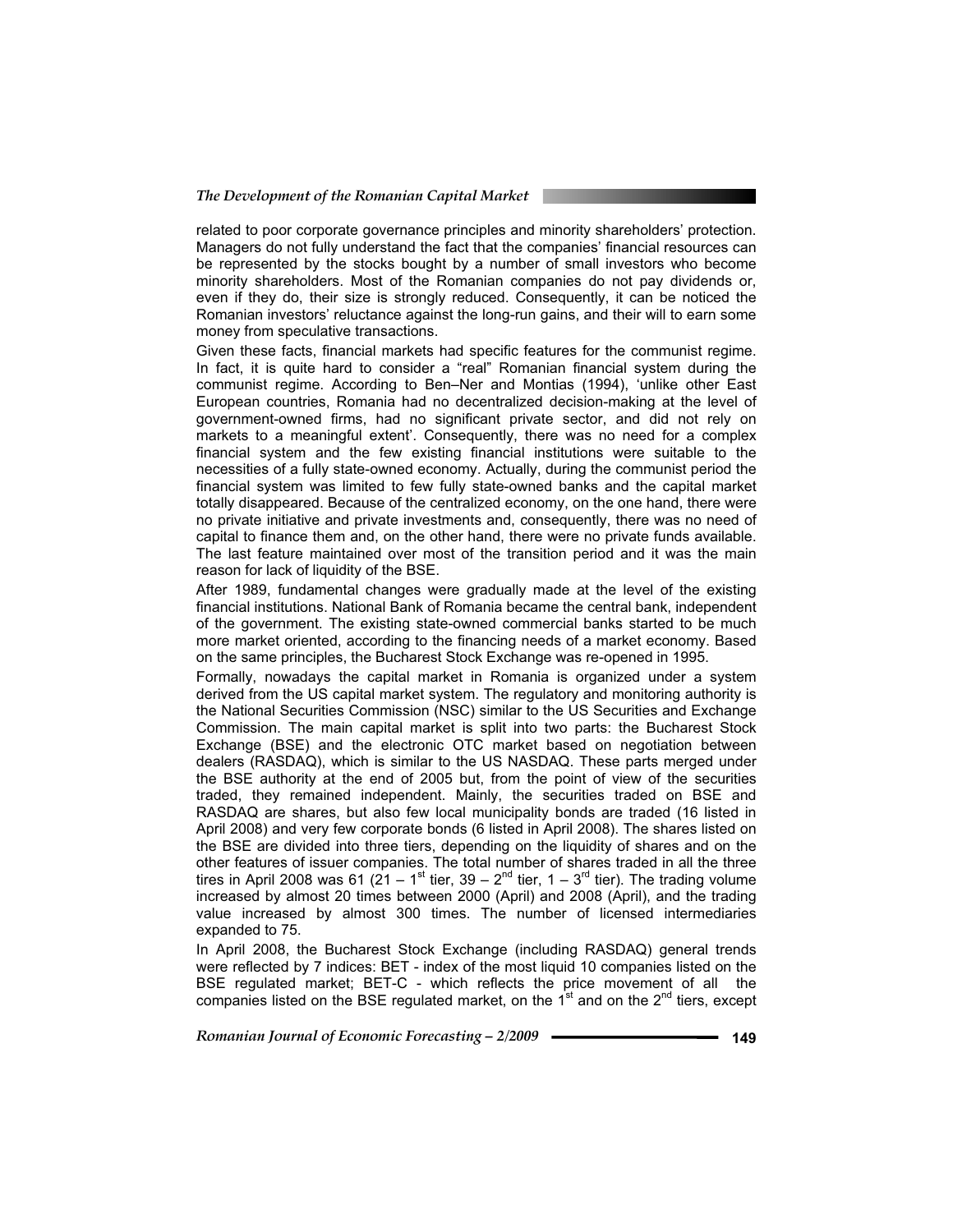*Institute of Economic Forecasting*

for the SIFs; BET-FI – the index which reveals the price movements of the investment funds (SIFs) traded on the BSE regulated market; ROTX – which reflects in real time the price movement of "blue chip" companies traded on the BSE market, being disseminated in real time by the Wiener Borse; RASDAQ Composite Index – the price index of all stocks traded on RASDAQ; RAQ-I – that reveals the price movement of stocks listed on the first category of this market and RAQ-II – which reflects the price movement of stocks listed on the second category of this market.

This paper deals with testing the information efficiency of the Romanian capital market. Two main issues have to be considered, respectively: *(i) Can the financial markets naturally return to the normal mechanisms that make them work (in a market economy) after a long period of inactivity?,* and *(ii) Assuming the answer to the first question is positive, how long is it going to take the financial markets to return to the mechanism of the market economy?*.

The rest of the paper is structured as follows. Section 2 presents the main theoretical aspects referring to information efficiency of capital markets, the methodology, and database. Section 3 presents empirical results of the investigation of information efficiency of Romanian capital market, and Section 4 concludes this study.

### **2. Theoretical background on testing information efficiency**

Basically, a market is defined to be information-efficient if *no investors can reach abnormal systematic earnings and, also, the true expected return of any security is equal to its equilibrium expected value* (Fama, 1976). From the first point of view, the main concern for the market is to give equal chances to each investor, which means that there are not investors able to gain every time and investors who loose every time. From the second opinion, it is important for markets to work, thing that will have as a result a right estimation of asset returns. In this context, there were many trials to develop instruments for testing market information efficiency.

One should note that the literature mainstream is concerned with the first approach, namely to analyze the possibility that some investors might reach systematic abnormal earnings. Many investigation techniques used in order to test the possibility of earning abnormal returns were revealed. In this sense, for example, Kendall (1953) and Alexander (1961) turned to tests of the serial correlation; Fama and Blume (1966) appealed to simple trading rules tests; Jegadeesh (1990) and Jegadeesh and Titman (1993) resorted to overreaction tests; DeBondt and Thaler (1985), Poterba and Summers (1988) and Fama and French (1988) fell back upon tests of long-horizon return predictability. There are, also, studies that concentrate on price adjustments after events issue. In that sense, among others, Pettit (1972), Asquith and Mullins (1983) and Michaely, Thaler and Womack (1995) studied the effect of the first announcement of dividends; Aharony and Swary (1980) and Kalay and Loewenstein (1986) analyzed the impact of the decrease/increase in dividend payments.

Campbell, Lo and MacKinlay (1997) stated that "any test of efficiency must assume an equilibrium model that defines normal security returns. If efficiency hypothesis is rejected, this can be because the market is truly inefficient or *because an incorrect*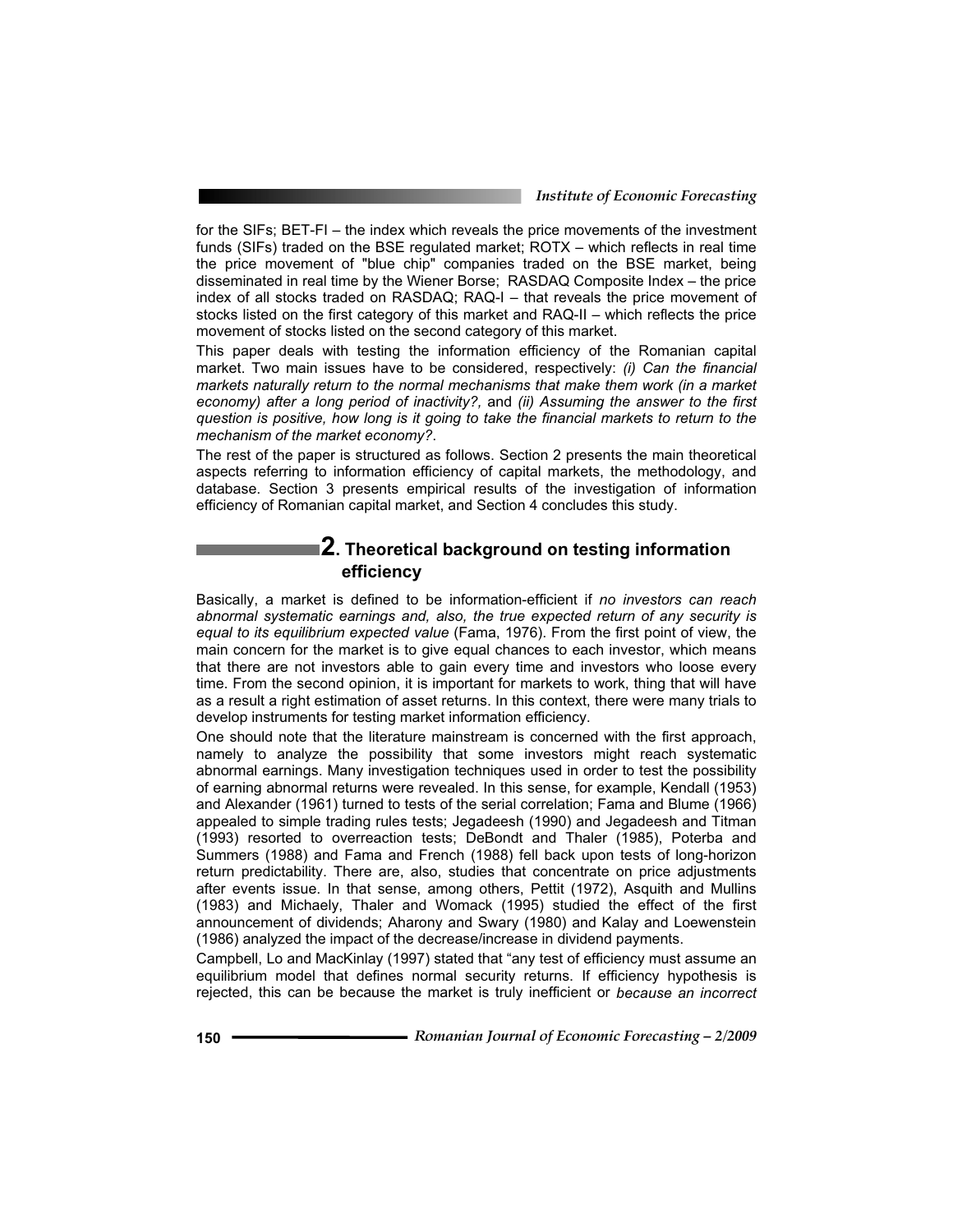#### *The Development of the Romanian Capital Market*

*equilibrium model has been assumed*". Also, De Long *et al*. (1990) stated that, given the fact that the noise traders that act on the market are making unpredictable decisions, prices can be significantly different from the fundamental values. In this context, it is relatively difficult to prove the existing differences between a fair market value and a current price for assets as long as these values are based on current expectations for future earnings. Fama (1970) stated that a market is information efficient if prices always fully reflect all the available information. The prices of stocks can follow a random walk, but this random walk can be completely independent of the relevant available information. If prices do not fully reflect all available information the market can over- or under-react to inaccurate information. For example, an unexpected increase in an issuer's reported earnings cannot be followed by an increase in stock prices, or can be followed by an insignificant increase in stock prices. Therefore, one issue still remains: do the stock prices fully reflect their intrinsic value? This approach was followed by Shiller (1981), Grossman and Shiller (1981), Shleifer and Summers (1990), which focused their studies on the informational significance of the stocks prices.

At least within the emerging markets, such as East European Ex-communist Countries, due to some of their particular features, such as lack of liquidity, econometric tests could be distorted (see Pele and Voineagu, 2008). The main issue in order to confirm whether there is a large difference between the securities market price and their fair value comes from the reliability of the model used to derive the fair value. If this model is unreliable or not appropriate, the market price can reflect the "true" value, but due to this fact it cannot be identified as the "true" value (Dragotă and Mitrică, 2004). In this case, even if it is empirically found that the asset price follows a random walk, although this price might not reflect a value based on rational assumptions. For instance, in many cases of shares issued by conversion of the reserves and surplus of the company the market price increased, which confirms that the Romanian investors' ability to valuate assets is quite deficient, and also doubts arises on the significance of econometric tests which have been run in order to prove the market efficiency hypothesis.

The informational efficiency of the Romanian capital market was differently tested in the past years. From this point of view, most of the studies were related to the possibility of gaining abnormal earnings (see Dragotă, Căruntu, and Stoian, 2006 for a survey). However, these studies analyzed past periods (for example, Dragotă and Mitrică, 2004, studied 6 best liquidity assets listed for the first tier of BSE during April  $9<sup>th</sup>$ , 1998–October 10<sup>th</sup>, 2000).

As long as the conditions on the market have fundamentally changed in the past years, this present study proposes a necessary development of former studies related to the Romanian capital market in order to analyse the information efficiency evolution. Moreover, the database analyzed in the study is larger because it covers a longer period.

Similar studies were done for other ex-communist countries. For instance, Chun (2000), based on variance ratio tests found that the Hungarian capital market was weakly efficient; Gilmore and McManus (2003) investigated informational efficiency in its weak form for the Czech Republic, Poland and Hungary, within 1995-2000, and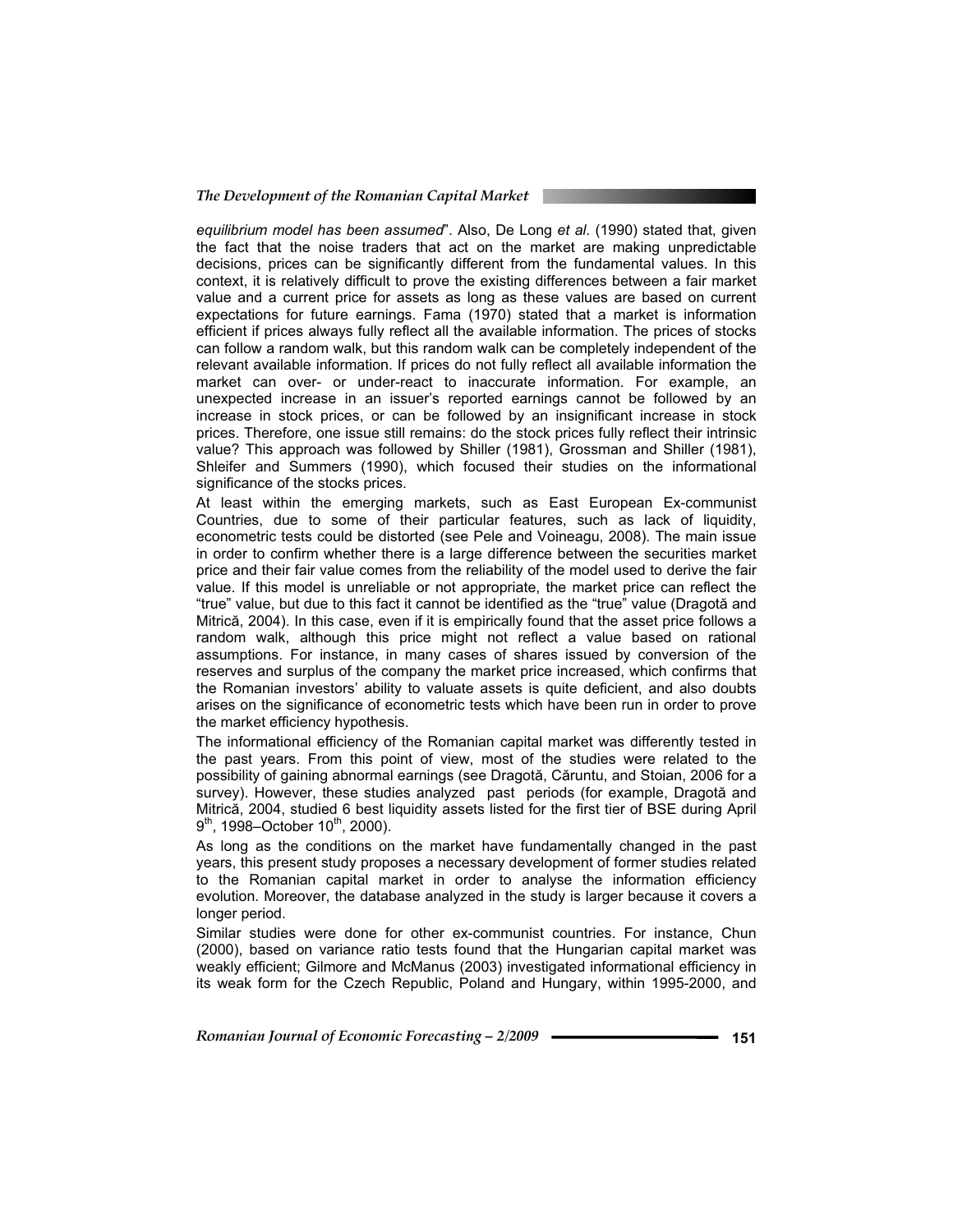rejected the random walk hypothesis based on the results of a model comparison approach.

It is worth noticing that this paper concentrates on the ability of some investors to obtain systematic abnormal returns. In other words, the main concern is the predictability of returns (that is, *the weak form of efficiency*) even the studies for developed markets test the semi-strong or the strong form of efficiency. The reason for this approach is very simple, considering the emerging state of the Romanian capital market in the present. Moreover, it is considered that the fair game is a basic condition in order to develop the market in a proper manner.

The analysis of the fulfilment of the weak form of information efficiency conditions is equivalent to verify if the current stock prices reflect the whole past history contained in the stock prices. If this condition is fulfilled, then no investor will be able to obtain excessive earnings (abnormal returns) by analyzing the past prices – that is, all historical information on prices is reflected by the current price.

The notion of market efficiency can be as follows: the more efficient the market is, the more aleatory the sequence of price changes generated by the market is. Consequently, the statistical manner to express the market efficiency is the random walk hypothesis (RWH), which can be formulated in three different models, respectively: (i) independently and identically distributed (IID) innovations (RWH1); (ii) independent innovations (RWH2); (iii) uncorrelated innovations (RWH3). Here are briefly introduced only the first and the third form of the RWH, the reason being related to the manner of statistical validation of these hypotheses.

 The classical approach to formalize the random walk hypothesis (RWH1) is the model:

$$
p_t = \mu + p_{t-1} + \varepsilon_t \tag{1}
$$

where the increments (innovations)  $\varepsilon_t$  ~  $\textit{WN}(0,\sigma^2)$  denote a white noise, with independently and identically distributed variables.

$$
\begin{cases} \mathbf{E}[\varepsilon_t] = 0, \forall t \\ \mathbf{Var}[\varepsilon_t] = \sigma^2, \forall t \\ \varepsilon_t \text{ and } \varepsilon_{t+k} \text{ are independent variables, } \forall k \neq 0 \end{cases}
$$

In equation [1],  $p_t$ ,  $p_{t-1}$  represent stock log prices at two successive moments and  $\mu$ is the expected price change, also called drift.

In order to simplify the aspects related to the inference problem, one common approach is to assume a Gaussian white noise satisfying the above conditions.

Since in the normal distribution negative values can occur, one may attempt to find negative prices, which is unrealistic. For this reason, the logarithm of price is used instead of stock price:  $p_t = \log P_t$ , where log denotes natural logarithm; log prices are also needed for variance stationarity of returns.

The weakest form of random walk hypothesis (RWH3) results by considering processes with dependent but uncorrelated innovations. The RWH3 model is: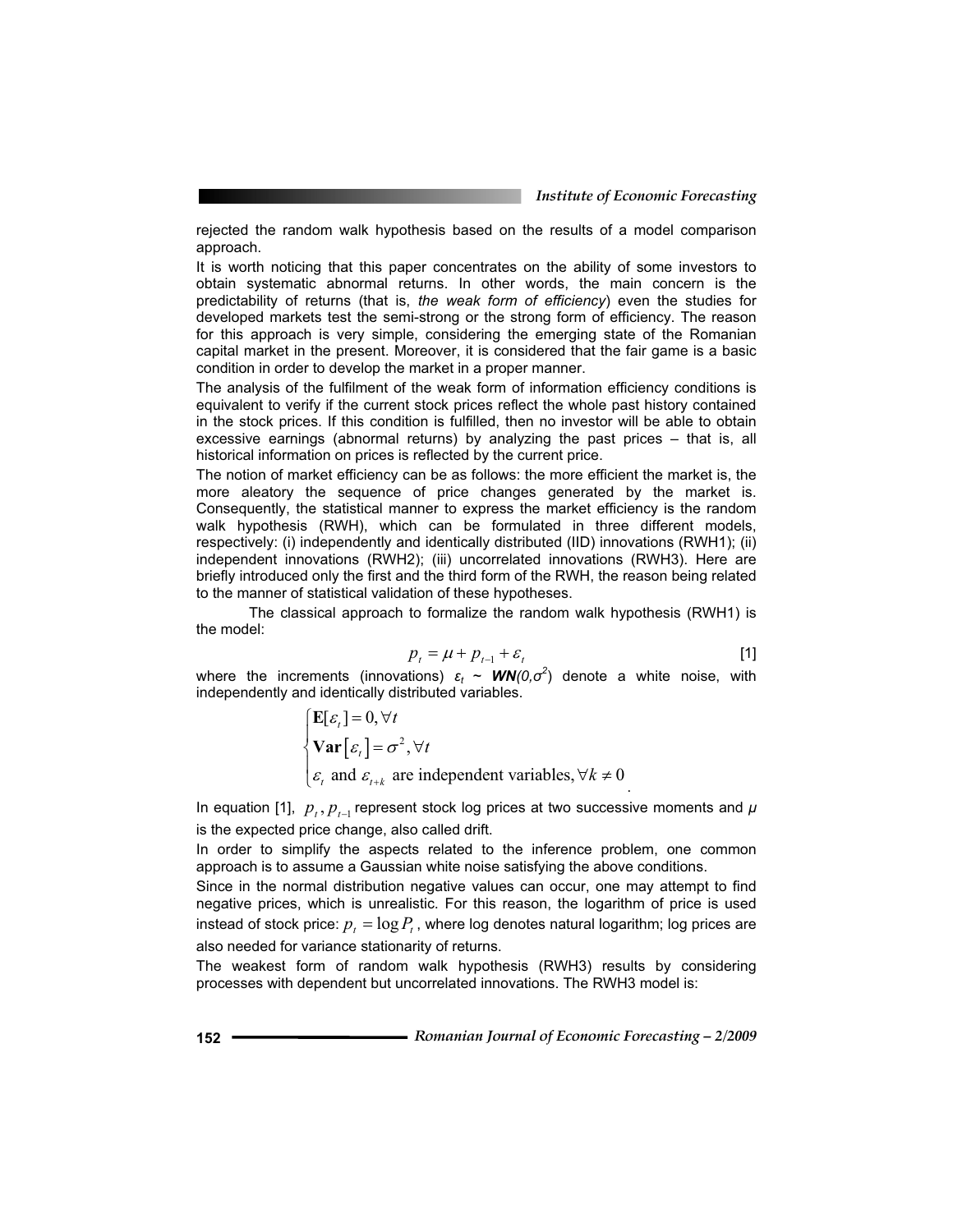*The Development of the Romanian Capital Market* 

$$
p_{t} = \mu + p_{t-1} + \varepsilon_{t}
$$
\n(2)  
\nwhere the innovations  $(\varepsilon_{t})_{t}$  have the following properties:  
\n
$$
\begin{cases}\n\mathbf{E}[\varepsilon_{t}] = 0, \forall t \\
\mathbf{Var}[\varepsilon_{t}] = \sigma_{t}^{2}, \forall t \\
\mathbf{Cov}[\varepsilon_{t}, \varepsilon_{t+k}] = 0, \forall k \neq 0 \\
\mathbf{Cov}[\varepsilon_{t}^{2}, \varepsilon_{t+k}^{2}] \neq 0, \forall k \neq 0\n\end{cases}
$$
\n[2]

As stated before, the aim of this paper is to investigate information efficiency of the Romanian capital market in its weak form, based on a set of empirical tests of random walk hypothesis (see, also, Campbell, Lo and MacKinlay, 1997). Consequently, a short review of the main tests used in this study is presented.

Cowles-Jones (1937) test is a simple and powerful test for investigating random walk hypothesis. Thus, it is considered that the log prices follow a random walk model without drift, like in RWH1:

$$
p_{t} = p_{t-1} + \varepsilon_{t}
$$
, where  $(\varepsilon_{t})_{t} \sim IID(0, \sigma^{2})$ .

Let *I<sub>t</sub>* be the indicator variable of returns, defined as follows:

$$
I_{t} = \begin{cases} 1, & \text{if } r_{t} \equiv p_{t} - p_{t-1} > 0 \\ 0, & \text{if } r_{t} \equiv p_{t} - p_{t-1} \le 0 \end{cases}
$$

The basic idea is to compare the number of sequences with the number of reversals. If the returns  $r_t$  and  $r_{t-1}$  have the same sign, then this is called a sequence; if the returns  $r_t$  and  $r_{t-1}$  have different signs, then this is called a reversal. Under these circumstances, the Cowles-Jones ratio (CJ) is defined as the ratio of number of sequences to the number of reversals. If log-prices follow a driftless random walk, and the distribution of the  $\varepsilon$ 's is symmetric, then positive and negative increments are equally likely, and the CJ ratio should be approximately one.

In order to test the RWH1 using the CJ ratio a simple z-statistic was used: 1  $z = \frac{CJ-1}{z}$ , where SE represents standard error of the CJ ratio (see Campbell, Lo,

 $(CJ)$ *SE CJ*

MacKinlay, 1997).

Unfortunately, the Cowles-Jones ratio is not such a powerful test: to reject the random walk almost a <sup>3</sup>/<sub>4</sub> chance of prices going up (or down) every year is necessary to detect deviations from a random walk with this test.

Runs test can help detect whether the RW1 hypothesis can be rejected. Thus, it was considered the log prices follow a random walk model without drift, like in RWH1:

$$
p_{t} = p_{t-1} + \varepsilon_{t}
$$
, where  $(\varepsilon_{t})_{t} \sim IID(0, \sigma^{2})$ .

Let *I<sub>t</sub>* be the indicator variable of returns, defined above.

If a sequence of 8 returns is considered, this can be represented using the indicator variable *It* as follows: 11000111. A sequence of consecutive 0 or 1 denotes a run. For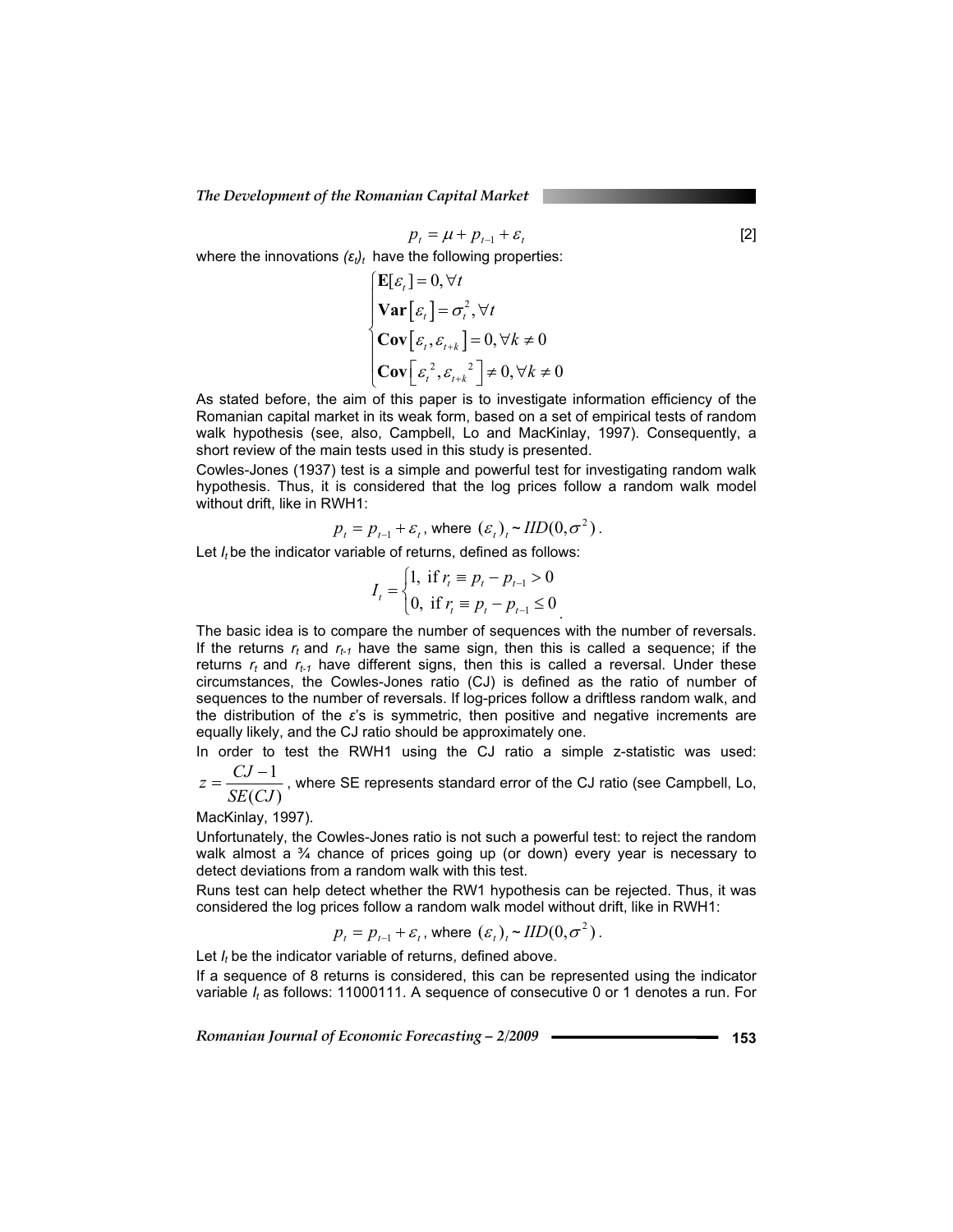the time series of historical returns, the number of runs can be computed and will be compared with the expected number of runs under the random walk hypothesis. The main idea is to compare the actual number of runs with the expected one under the random walk hypothesis.

In order to test the RW1 hypothesis, the sampling distribution of the total number of runs is necessary. Such a distribution was proposed by Mood (1940) under a more general context. Again, a z-statistic to compare the actual number of runs with the expected number of runs under the random walk hypothesis will be computed (for details, see Campbell, Lo and MacKinlay, 1997).

Variance ratio test is one of the most relevant for testing the random walk behaviour of a time series. If such a series follows a random walk model then variance of a twoperiod continuously compounded return must be twice the variance of one period

return (Campbell, Lo and MacKinlay, 1997). Thus, if q periods are considered then the

variance ratio 
$$
VR(q) = \frac{Var(r_i(q))}{qVar(r_i)}
$$
 should equal 1, where

 $r_t(q) = r_t + r_{t-1} + ... + r_{t-q+1}$ .

Following Lo and MacKinlay (1988) and Campbell, Lo and MacKinlay (1997), two forms of variance ratio were used in order to test the RW1 and RW3 hypotheses accordingly.

For testing the RW1 hypothesis, assuming homoskedasticity and independent innovations, the following test statistics was used:

$$
\psi(q) = \frac{\sqrt{nq}(VR(q) - 1)}{\sqrt{\frac{2(2q - 1)(q - 1)}{3q}}} \sim N(0, 1)
$$

where the price series are supposed to have  $nq+1$  observations,  $p_0, ..., p_m$ , and variance ratio is computed using the methodology from Campbell, Lo and MacKinlay (1997).

For testing the RWH3, assuming heteroskedasticity and uncorrelated increments, the following test statistic was used:

$$
\psi^*(q) = \frac{\sqrt{nq}(VR(q)-1)}{\sqrt{\hat{\theta}(q)}} \sim N(0,1),
$$

where  $\hat{\theta}(q)$  is a heteroskedasticity-consistent estimator of  $\theta(q)$ , the asymptotical variance of *VR(q).*

Both statistics for the RWH1 and the RWH3 were calculated, taking into account 4 values for *q: 2, 4, 8,* and *16*.

In order to make a decision regarding the acceptance or the rejection of the random walk hypothesis, the Multiple Variance Ratio approach (MVR) was used (Chow and Denning, 1993). Thus, if a set of variance ratios,  $VR(q_1),...,VR(q_m)$  is considered,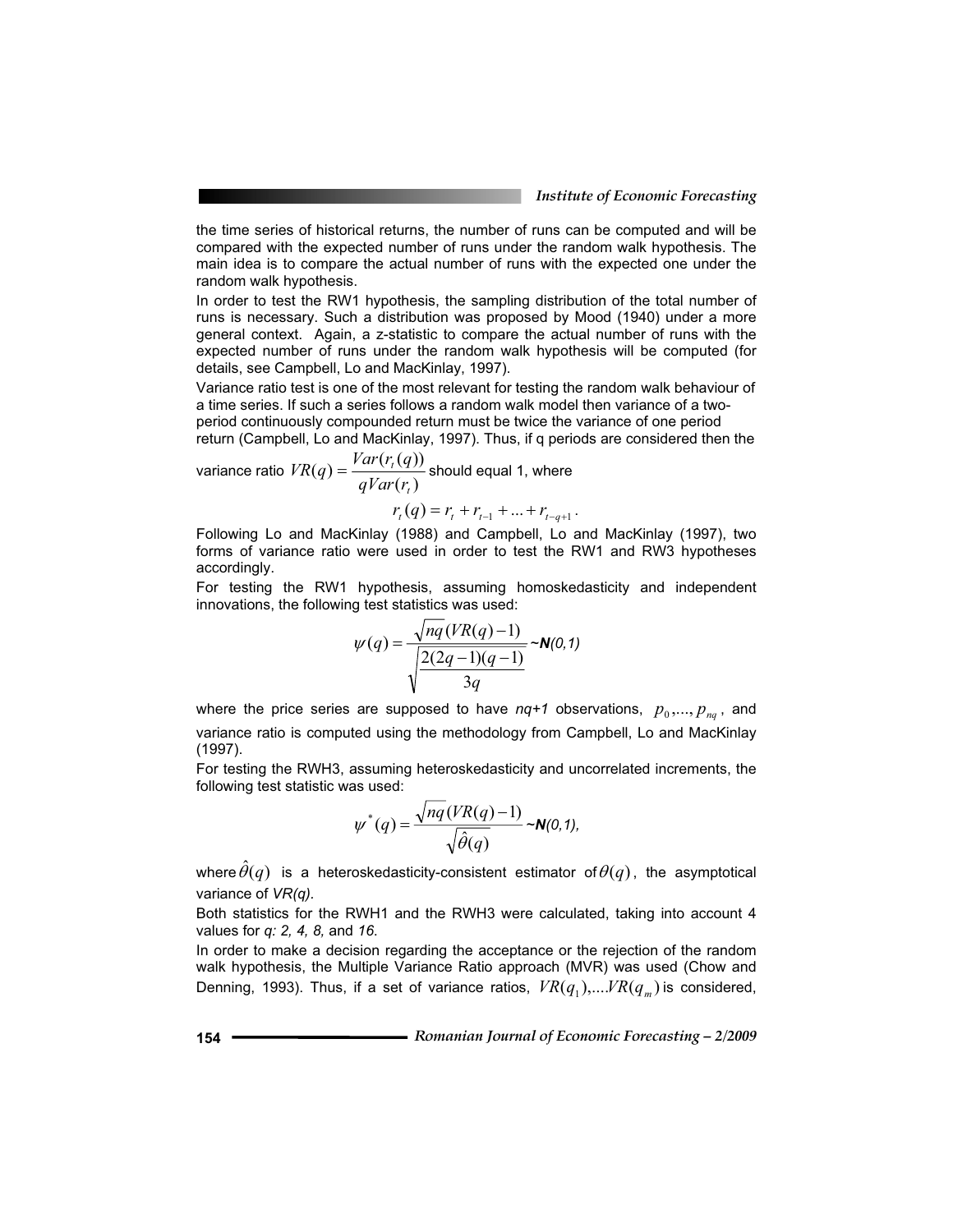where *m* is the number of aggregated periods to form variance ratio and  $q_i \neq q_j$  for  $i \neq j$ . Then, under the random walk hypothesis, a set of *q* sub-hypothesis was tested:

$$
\begin{cases} H_{0i} : VR(q_i) = 1 \\ H_{Ai} : VR(q_i) \neq 1 \end{cases}
$$

Let  $\{\psi(q_1),...,\psi(q_m)\}\)$  be the set of *z*-statistics for RWH1 and let  $\{\psi^*(q_1),...,\psi^*(q_m)\}\$ be the set of *z*-statistics for RWH3. Then, if is denoted by  $M_{\Psi} = \max_{i=1..m} |\psi(q_i)|$  $\max_{j=1..m}$   $|\psi(q_j)|$  and by  $M\psi^* = \max_{i=1..m} |\psi(q_i)|$  $\max\limits_{j=1..m}\lvert\psi(q_j)\rvert$  the random walk hypothesis will be rejected if<br>=1..m  $|M_{\psi}| > SMM(\alpha, m, \infty)$  or  $|M_{\psi}| > SMM(\alpha, m, \infty)$ , where  $SMM(\alpha, m, \infty)$  is the asymptotical critical value of the Studentized Maximum Modulus distribution with parameter  $m$  and  $\infty$  degrees of freedom.

In fact, this critical value can be computed by using standard normal distribution:

$$
SMM(\alpha,m,\infty)=z_{\alpha^+/2}
$$

where  $\alpha^+ = 1 - (1 - \alpha)^{1/m}$ .

In this case, using  $\alpha = 0.05$  significance level and having  $m=4$  periods, the critical value is  $SMM(\alpha, m, \infty) = 2.49$ .

In fact, this is the critical value for sample sizes larger than 120; for daily data, as in this study, the number of observations is far larger than this value. However, for the weekly data, the number of observations is close to 120 and the critical value is approximately equal to 2.49.

Further, we proceeded to investigating the weak information efficiency of the Romanian capital market based on the tests discussed above and by using a database that consists in daily and weekly returns for 18 companies listed on the first tier of the Bucharest Stock Exchange and in daily and weekly market returns estimated by using the indexes of the Romanian capital market<sup>2</sup>. For each asset, the period from the first listing until the end of 2006 was taken into account. For market indexes, the period from the construction of the index to the end of 2006 was taken into account. The closing prices for daily observations were used. The weekly returns were calculated as natural logarithm of Wednesday stock closing price ratio<sup>3</sup>. Consequently, the effects of Monday and Friday were also removed.

 *<sup>2</sup> All the details about the database we have used and, also, the results of the statistical tests,* 

*can be found on the web page http://danielpele.ase.ro/index\_files/appendix.pdf. <sup>3</sup> The return does not include the dividend yield; it is based only on price variation. The reason is the fact that in Romania the dividend payments are of a very low level, so an investor might neglect them. Moreover, accounting for dividend payments in returns will generate abnormal returns for some periods.*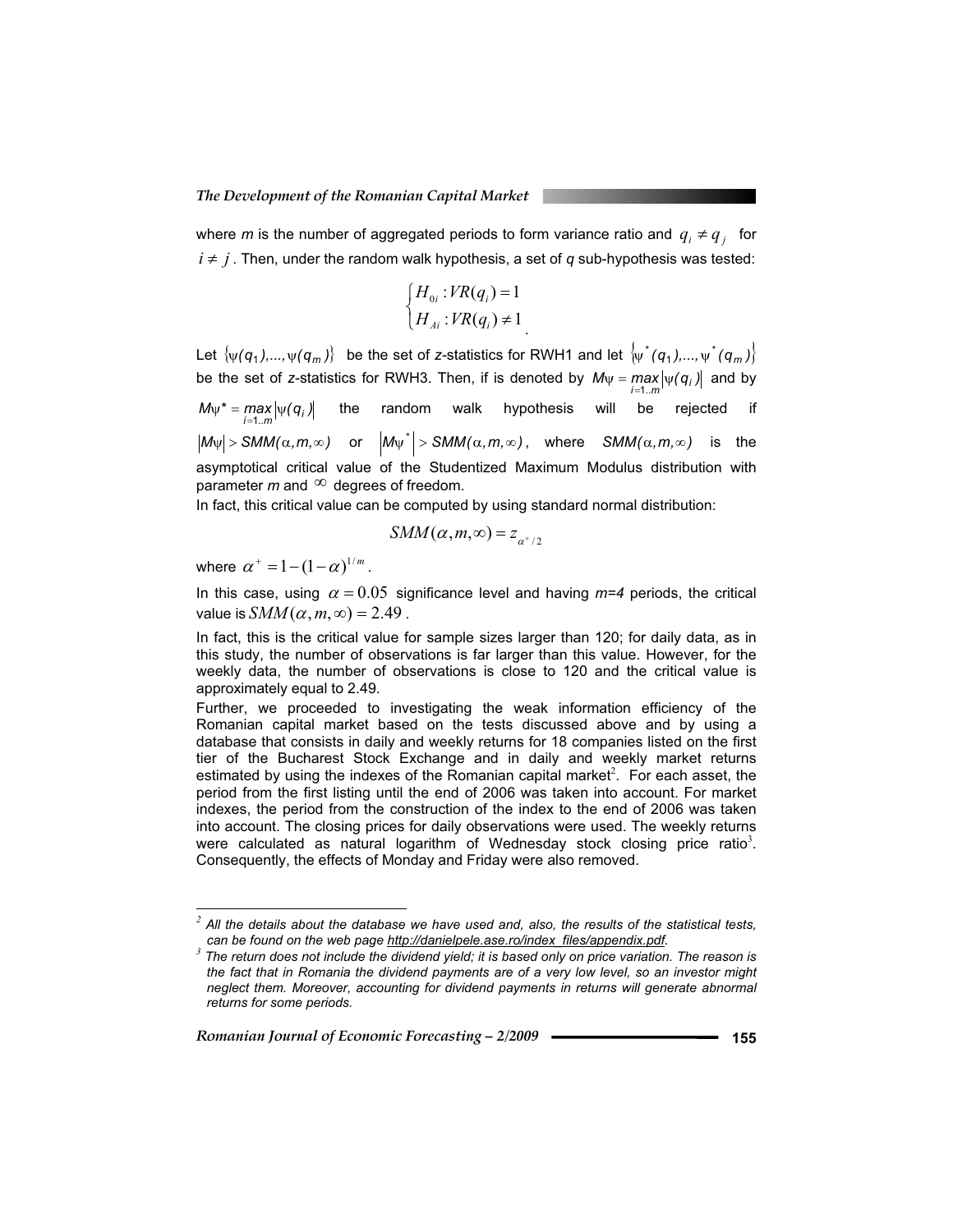It was chosen to investigate information efficiency on weekly returns because weekend days might distort the daily returns, but also because the Monday rate of return is not a realistic daily return.

The empirical results are presented and discussed in the section below.

### **3. Empirical results**

In order to analyze the weak information efficiency of the Romanian capital market based on the random walk hypothesis, several tests were performed, namely: (i) Cowles-Jones test-sequences and reversals ratio, with drift or no drift, depending on the z-statistic values estimated in that sense; (ii) Runs tests, and (iii) Multiple Variance Ratio test (MVR). Beside the main tests, descriptive statistics for distribution probability of daily and weekly returns and short term auto-correlation coefficients were also estimated, which provide some insights referring to the possibility of obtaining abnormal returns on the Romanian capital market. Non-normality estimates were conducted first and followed by random walk tests**.** 

Descriptive statistics and Jarque-Bera Statistics show that daily and weekly returns do not follow a normal distribution. Empirical evidence of the non-normality of returns distribution was well established within the main stream of literature by Mandelbrot (1963). Moreover, Hsieh (1988) emphasized that the distribution of daily returns was approximately symmetric and leptokurtic, similar to the state of the Romanian capital market. According to several studies (see, for a review, Zhou, 1996), one explanation for the fat-tailed distribution is the hypothesis that returns are independently distributed as normal distributions with changing mean and variance over time (heteroskedasticity is another cause of fat-tailed empirical distribution). Such mixed distributions could be the results of the existence of different types of investors on capital market, rational and noise traders, which can imply some informational asymmetry and, consequently, this reflects market informational inefficiency (inefficiency is also founded because of second moment order dependences).

Furthermore, the results for short term correlation coefficients denote weak autocorrelation in daily and weekly returns. Based on the results discussed above, it is difficult to state if the Romanian capital market is informational efficient in its weak form. On the one hand, the mixed distribution of returns could indicate the existence of two different categories of investors, which generates some informational asymmetry and, consequently, there are investors who systematically gain or loose. On the other hand, just knowing the past evolution of returns is not enough for investors to obtain abnormal returns, especially because of the transaction costs. Therefore, in order to reach a relevant conclusion about the informational efficiency of Romanian capital market better tests were applied. Thus, sequences and reversals ratio, Runs tests, and MVR were used. Even if Cowles-Jones ratio and Runs tests are less relevant as compared to MVR, they were applied in order to have some insights into the random walk hypothesis for daily and weekly returns. As indicated by the results obtained, it is still difficult to conclude whether prices follow a random walk model, due to the fact that there is some inconsistency between the two tests applied. For instance, in the case of daily returns there are only a few cases where evidences for random walk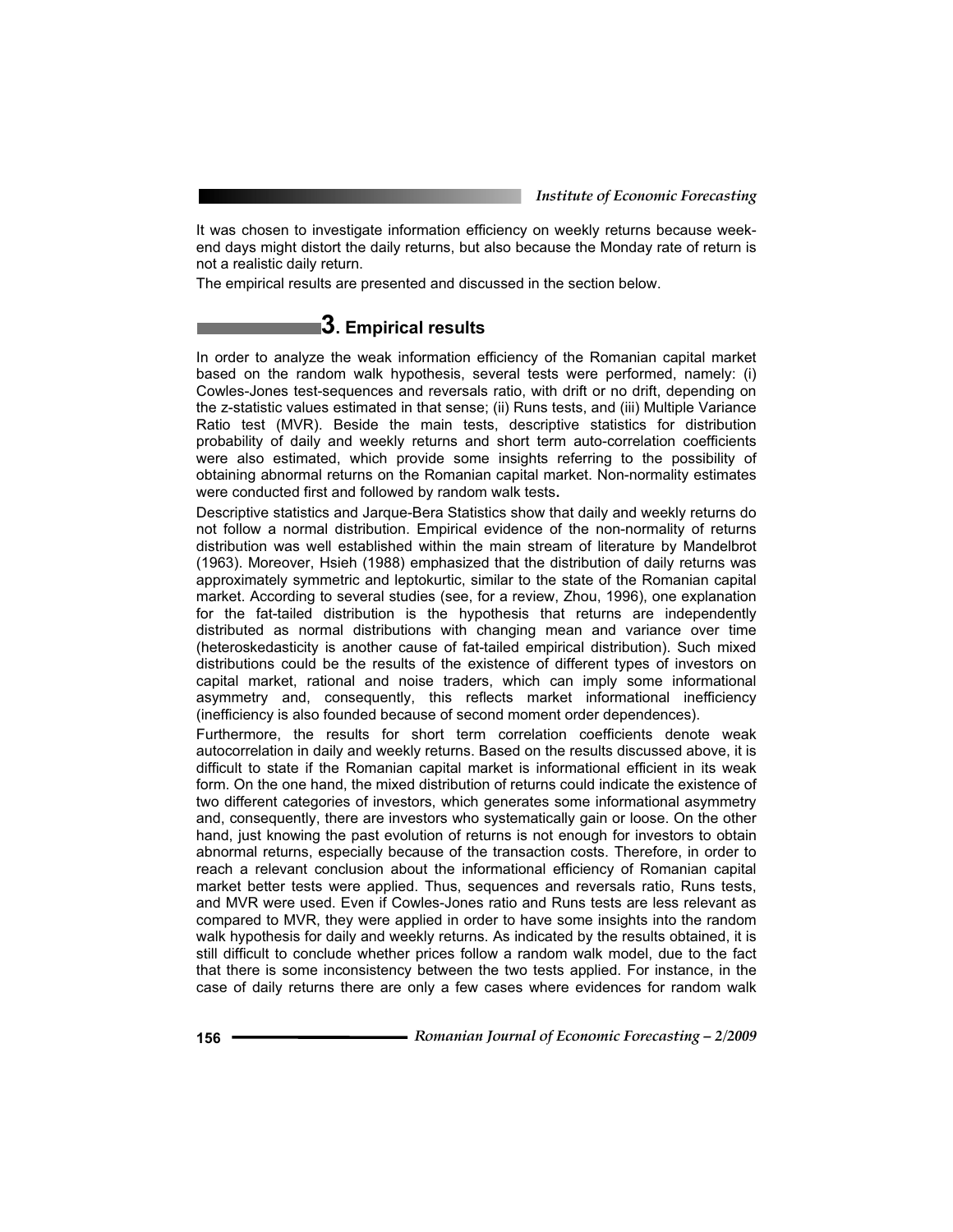hypothesis were found, but they were rejected by all the companies, based on sequences and reversals ratio. On the other hand, for weekly returns, the state is much more unclear.

The Multiple Variance Ratio test, applied for daily and weekly data in order to test the RW1 or the RW3 hypotheses, reveals that there are some cases where the RW3 hypothesis could not be rejected. For instance, RWH1 is rejected in 15 cases out of 23 (including market indices) for daily data, and in 7 for weekly data, and, respectively, RWH3 is rejected in 14 cases for daily returns (10 cases for single companies) and in 2 cases for weekly returns. Rejecting the RW1 hypothesis does not denote the lack of information efficiency of the Romanian capital market; it just reflects that independency and constant distribution constraints of data over time are not fulfilled. Therefore, in most cases the RW3 hypothesis could not be rejected under less restrictive constraints for probability distribution of returns. Another observation is that in the cases of rejection, the results were close to the critical value.

Consequently, it was found that on the Romanian capital market returns follow a random walk movement. Nevertheless, there are some issues to be discussed:

- (i) It is a clear evidence that random walk hypothesis is not rejected for more cases of weekly returns as compared to daily data. One possible explanation could reside in the fact that daily returns incorporate more variation than the weekly returns and the weekly data are smoother than the daily data.
- (ii) In the case of the market index, the random walk hypothesis is rejected; even it could not be rejected for most of the companies from its composition (see for instance, BET, BETC and BET-FI). One explanation can arise from Working (1960), who argues that autocorrelation will be induced when using averages instead of the original values of a time series. As the market index is a weighted average of companies' prices, it that individual companies' returns can be expected to be more aleatory than the market index.

A synthesis of these tests is presented in Table 1.

#### **Table 1**

|                                    | Number of<br>companies | Number of<br>companies<br>where RWH<br>was rejected | <b>Number</b><br>оf<br>indexes | Number of<br>indexes<br>where RWH<br>was rejected |
|------------------------------------|------------------------|-----------------------------------------------------|--------------------------------|---------------------------------------------------|
| MVR Test for daily returns         | 19                     |                                                     |                                |                                                   |
| (assuming homoskedasticity)        |                        |                                                     |                                |                                                   |
| <b>MVR</b> Test for weekly returns | 18                     | 3                                                   | 4                              |                                                   |
| (assuming homoskedasticity)        |                        |                                                     |                                |                                                   |
| MVR Test for daily returns         | 19                     | 10                                                  | 4                              |                                                   |
| (assuming heteroskedasticity)      |                        |                                                     |                                |                                                   |
| <b>MVR</b> Test for weekly returns | 18                     | U                                                   | 4                              |                                                   |
| (assuming heteroskedasticity)      |                        |                                                     |                                |                                                   |

 **A synthesis of tests on market efficiency**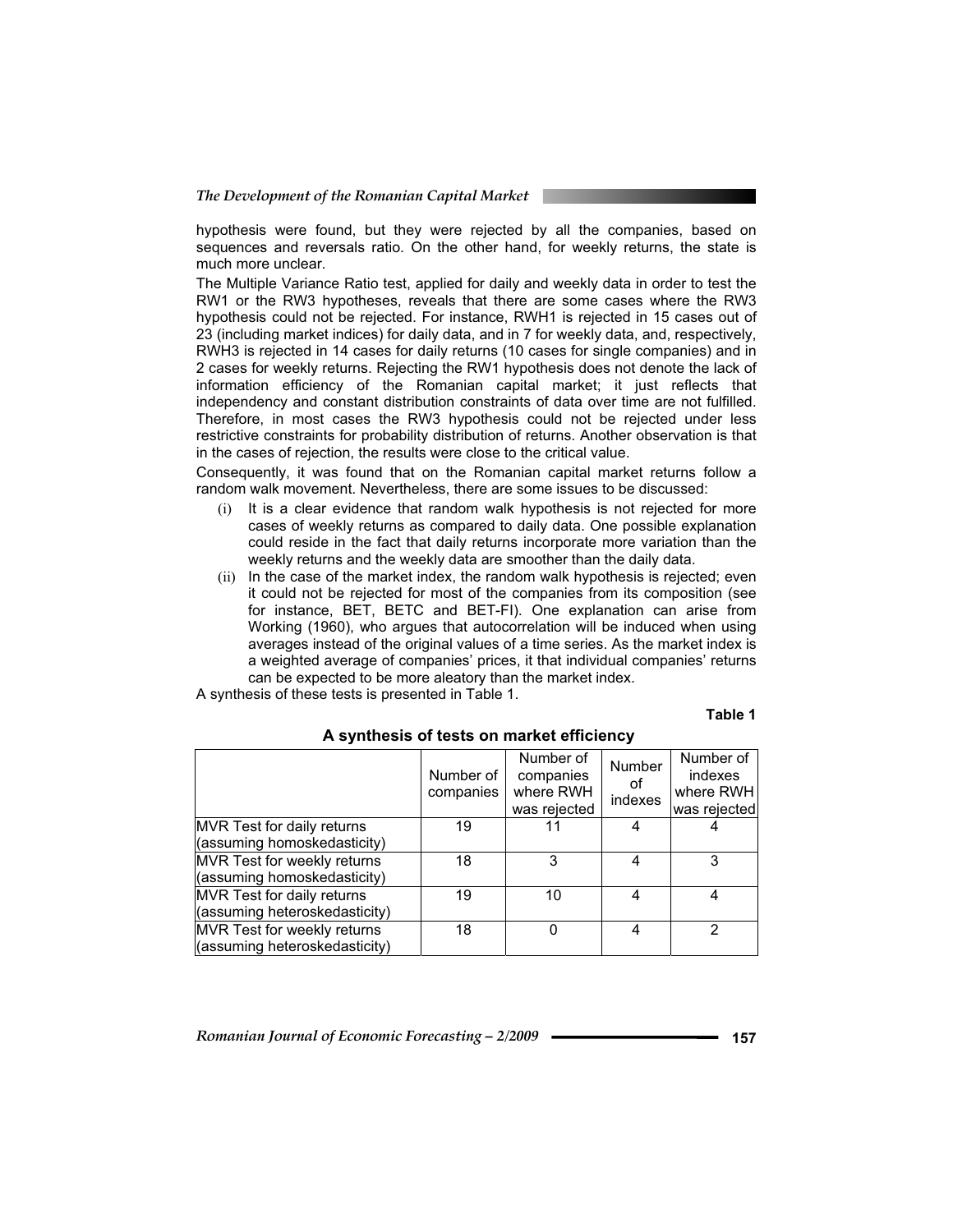*Institute of Economic Forecasting*

# **4. Conclusions**

The Romanian economy has considerably grown in the last decade. Related to the development of a functioning market economy, one important issue is the expansion of the capital market, and its efficiency.

Referring to Dragotă and Mitrică (2004), this study covers a larger period, takes into consideration more companies and applies other statistical tests, considered more relevant. If compared to Pele and Voineagu (2008), which covers a largely period, this study takes into account not only the indexes, but the assets, too.

Based on the Multiple Variance Ratio test for random walk hypothesis, assuming, on the one hand, homoskedasticity, and, on the other hand, heteroskedasticity, for most stocks it was found that the hypothesis according to which the stock prices follow a random walk cannot be rejected. Consequently, the returns do not appear to be predictable using only the information set containing the past prices. On the basis of the results obtained, the Efficient Market Hypothesis in its weak form cannot be rejected. In this context, it has to be concluded that the Romanian capital market returns to normal mechanisms that make it work, even after a long period of inactivity.

These results sustain the hypothesis that the Romanian capital market improved its performance over the last few years. Also, the Romanian investors' professional experience increased and, probably, their ability to evaluate assets in an appropriate manner has developed. If compared to previous studies (see Dragotă and Mitrică, 2004), which analyzed the 1998-2000 period, the results of this study emphasize an improvement of market efficiency in less than six years. These are good news related to the fair game on Romanian capital market, which is in accordance with Pele and Voineagu (2008) conclusions.

### **References**

- Aharony, J. and Swary, I. (1980), "Quarterly Dividend and Earnings Announcements and Stockholder's Return: An Empirical Analysis", *Journal of Finance*, 1: 1-12.
- Alexander, S. (1961), "Price Movements in Speculative Markets: Trends or Random Walks", *Industrial Management Review*, 2: 7-26.
- Anghelache, G. (2004), *Piaa de capital. Caracteristici, evoluii, tranzacii*, Bucharest: Editura Economică.
- Asquith, P. and Mullins, D.W. (1983), "The Impact of Initiating Dividend Payments on Shareholders Wealth", *Journal of Business*, 56:77-96.
- Ben–Ner, A., and Montias, J.M. (1994), "Economic system reforms and privatization in Romania", in Estrin S. (ed.), *Privatization in Central and Eastern Europe*, New York: Longman Publishing.
- Campbell, J.Y., Lo, A.W. and MacKinlay, A.C. (1997), *The Econometrics of Financial Markets*, Princeton: Princeton University Press.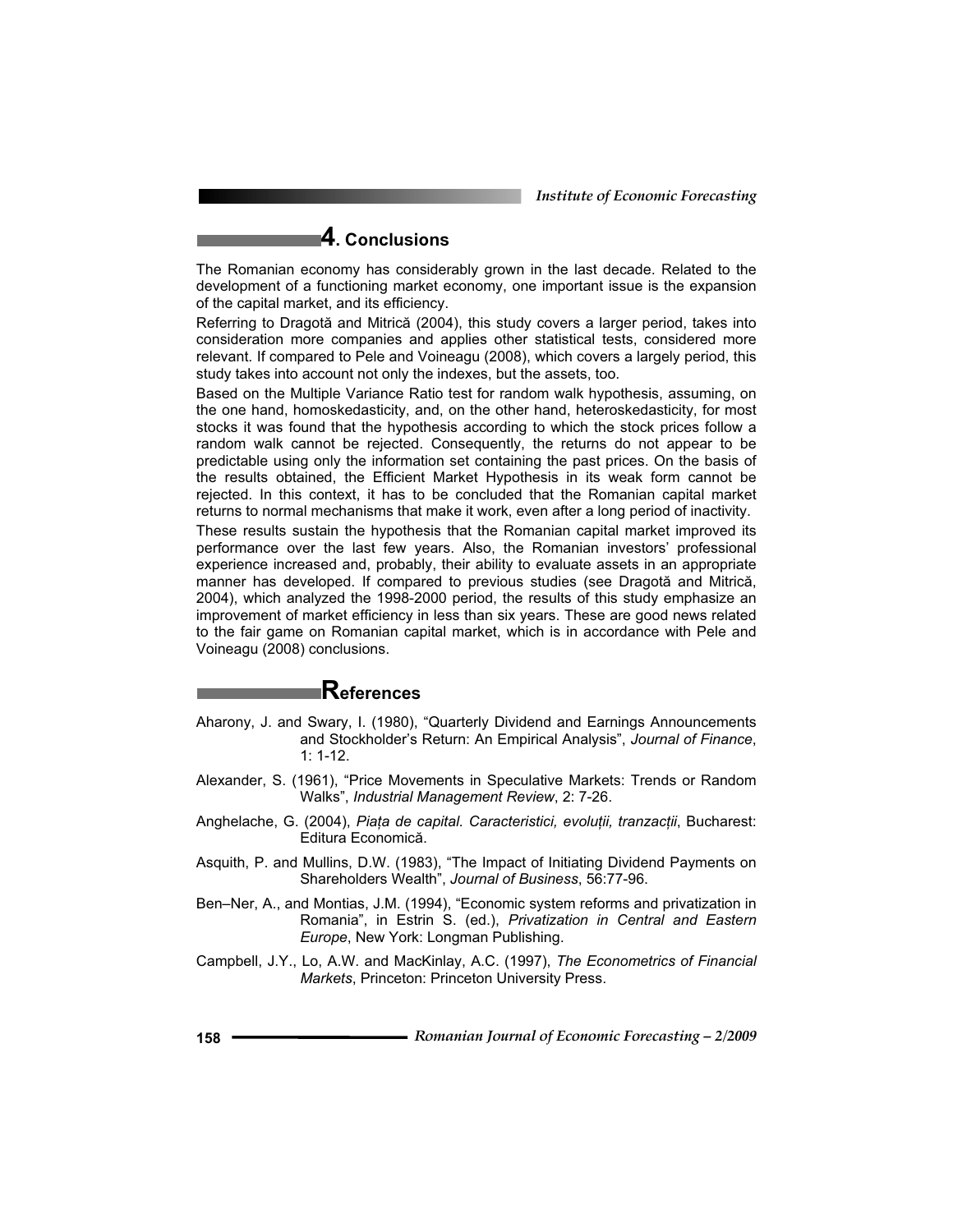- Chow, V. K. and Denning, K.C. (1993), "A simple multiple variance ratio test", *Journal of Econometrics*, 58: 385-401.
- Chun, R.M. (2000), "Compensation Vouchers and Equity Markets: Evidence from Hungary", *Journal of Banking and Finance*, 24: 1155-1178.
- Cowles 3rd, A. and Jones, H.E. (1937), "Some A Posteriori Probabilities in Stock Market Action", *Econometrica*, 5: 280-294.
- De Long, J. B., Shleifer, A., Summers, L. H. and Waldmann, R. J. (1990), "Noise trader risk in financial markets", *Journal of Political Economy*, 98: 703–738.
- DeBondt, W. and Thaler, R. (1985), "Does the Stock Market Overreact?", *Journal of Finance*, 40: 793-805.
- Dragotă, V. and Mitrică, E. (2004), "Emergent capital markets' efficiency: The case of Romania", *European Journal of Operational Research*, 155: 353-360.
- Dragotă, V., Căruntu, M. and Stoian, A. (2006), *Market informational efficiency and investors' rationality: Some evidences on Romanian capital markets*, CERGE Foundation Project, http://www.cergeei.cz/pdf/gdn/RRCV\_19\_paper\_03.pdf.
- Fama, E. and French, K. R. (1988), "Dividend Yields and Expected Stock Returns", *Journal of Financial Economics*, 22: 3-25.
- Fama, E. and Blume, M. (1966), "Filter Rules and Stock-Market Trading", *Journal of Business*, 39: 226-241.
- Fama, E. (1970), "Efficient Capital Market: A Review of Theory and Empirical Work", *Journal of Finance*, 25: 383 – 417.
- Fama, E. (1991), "Efficient Capital Markets: II", *Journal of Finance*, 46: 1575-1617.
- Fama, E. (1976), "Efficient Capital Markets: Reply", *Journal of Finance*, 31: 143-145.
- Gilmore, C. and McManus, G.M. (2003), "Random-walk and efficiency tests of Central European equity markets", *Managerial Finance*, 29: 42-61.
- Grossman, S. J. and Shiller, R. J. (1981), "The Determinants of the Variability of Stock Market Prices", *American Economic Review*, 71: 222-227.
- Hsieh, D.A. (1988), "The statistical proprieties of daily foreign exchange rates: 1974- 1983", *Journal of International Economics*, 24: 129-145.
- Jegadeesh, N. (1990), "Evidence of the Predictable Behavior of Security Returns", *Journal of Finance*, 45: 881-898.
- Jegadeesh, N. and Titman, S. (1993), "Returns to Buying Winners and Selling Losers: Implications for Stock Market Efficiency", *Journal of Finance*, 48: 65- 91.
- Kalay, A. and Loewenstein, U. (1986), "The Informational Content of the Timing of Dividend Announcements", *Journal of Financial Economics*, 16: 373- 388.